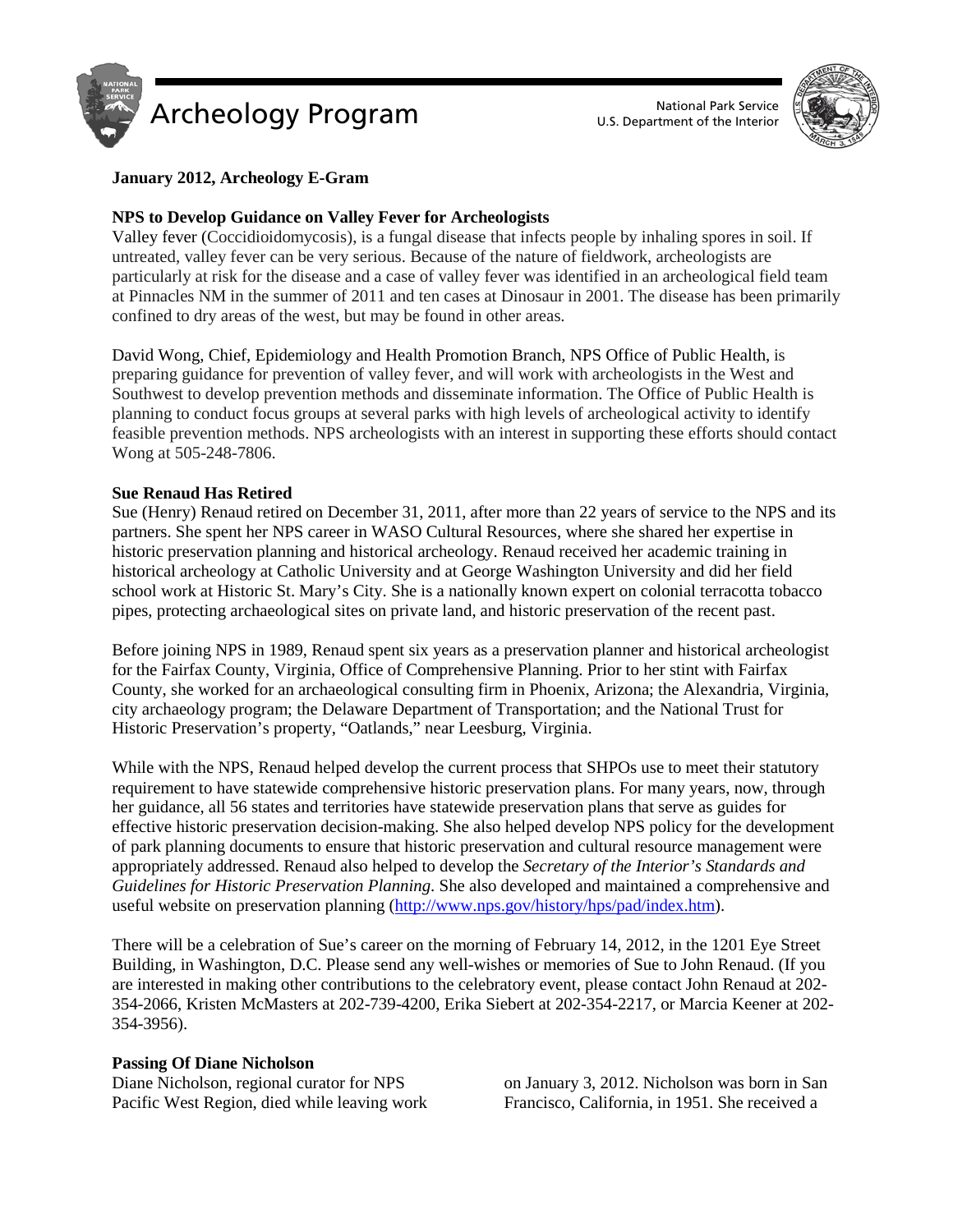BA in history from Oregon State University in 1974 and a MA in museum science from Texas Tech University in 1976.

That year, she joined the NPS as a seasonal museum aid at the NPS Harpers Ferry Center. After a similar appointment in the Midwest Regional Office in 1977, Nicholson assumed her first permanent position as a museum technician at Tuskegee Institute NHS in 1979.

In 1980, she took a position as museum curator at Golden Gate NRA, bringing her home to California and beginning her long career in the NPS Pacific West Region. While at Golden Gate NRA, Nicholson was instrumental in building

the collections management facility in Building E at Fort Mason Center.



In 1983, Nicholson moved on to the Regional Office in San Francisco as the regional curator. She served in that capacity for nearly a decade, developing such park assistance programs as the "curatorial swat team" that brought museum personnel from around the region to parks to complete projects and produce documents critical for museum planning and management. At the national level, Nicholson assisted with rewriting the NPS museum handbook and policy for museum collection management.

In 1991, Nicholson returned to Golden Gate NRA first as a curator, and shortly thereafter as the chief of museum management. While there, she was instrumental in developing the "Curator of Record" program for the region, an innovative response to staffing reductions and the requirements for professional oversight of museum collections, as well as developing and participating in training and mentoring programs for full-time and new curators in the region.

Nicholson oversaw the transfer of the Army's museum during the transfer of the Presidio of San Francisco to the NPS. The museum collection jumped from about 600,000 objects to 6,000,000 objects as a result. She built a museum collections staff and oversaw the development of the Park Archives and Records Center to house millions of archival materials and photographic images.

In 2007, Nicholson returned to the NPS Pacific West Regional Office as the regional curator. She played a critical role in the development of the region's cultural resources emergency response team, deployed most recently to preserve cultural materials damaged during the tsunami that struck National Park of American Samoa in 2009. She engaged tirelessly in a wide range of professional responsibilities, from organizing the regional office move to sitting on service wide committees, most recently the Cultural Resources Academy.

For more information and to share your thoughts, please visit the Facebook page set up to celebrate her life *Diane Nicholson - Celebration of Life* 

[\(https://www.facebook.com/DianeNicholsonMemorial?sk=info#](https://www.facebook.com/DianeNicholsonMemorial?sk=info)).

If you do not have a Facebook account you may also use a Sharepoint site set up for the same purpose at <http://inpniscsfern1:8000/sites/PWR/PWRCR/Diane/SitePages/Home.aspx>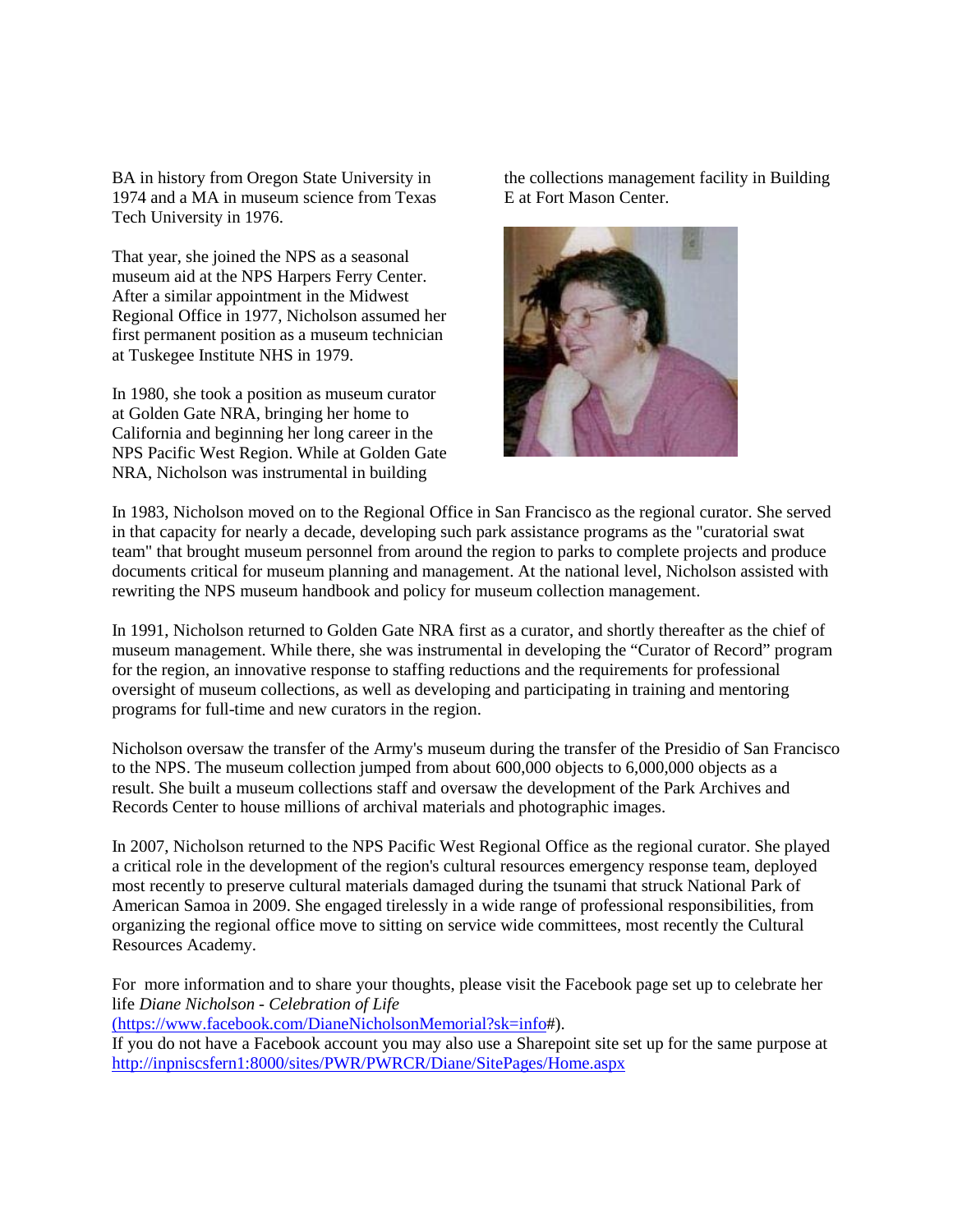## **The Federal Archeologist's Bookshelf:** *Saugus Iron Works: The Roland W. Robbins Excavations, 1948-1953*

edited by William W. Griswold and Donald W. Linebaugh

During this current era of tight budgets and online publishing, it is a pleasure to see a well-illustrated hard cover book on historic archeology in a national park. The generosity of Saugus Iron Works National Historic Site (NHS) supported publication of *Saugus Iron Works: The Roland W. Robbins Excavations, 1948-1953*.

Saugus Iron Works NHS was established in 1968, when the NPS took over the management of a  $17<sup>th</sup>$ century iron smelting site in Saugus, Massachusetts. The ironworks were established in 1646, within 20 years of the founding of the Puritan colony in Boston, and abandoned in 1670. From 1943 to 1968, the site was managed by the First Iron Works Association (FIWA), which based reconstructed buildings on the findings from excavations conducted by Roland Robbins, a gifted amateur archeologist. Robbins excavated at Saugus from 1948 to 1953 and located many of the  $17<sup>th</sup>$  century building foundations.

Don't be misled by the title; this book has much to offer historic archeologists, historians of science, industrial archeologists, interpreters, among others. The first two chapters provide overviews of European iron smelting during the  $17<sup>th</sup>$  century, including descriptions of the facilities, the smelting process, and social context of iron production. Iron production was resource intensive, requiring large amounts of wood, as well as iron ore and stone flux. Ready supplies of wood for charcoal in North America were a major draw for wood-poor Europe. These chapters add to scholarship of the colonization of New England, and a nice introduction to iron production. My only quibble with these chapters is a noticeable lack of schematic drawings. The book relies heavily on the excellent black and white photographs of Robbins' photographer, probably to keep publishing costs down, but a few diagrams would have been useful here.

Chapters 3 and 4 provide an overview of the pre-NPS history of preservation at the ironworking site, outlining the role of the FIWA in commissioning Robbins to carry out archeological investigations. He came to the attention of the association after locating remnants of Thoreau's cabin on Walden Pond. Roland Robbins was a high school drop-out who lacked any formal training in archeology. Professional archeologists never accepted Robbins because of his perceived crude excavation methods, and encouragement of public participation in his projects. The author, however, gives a surprisingly non-judgmental account of Robbins' plan and excavation methodology, noting that his commonsense approach to early industrial archeology and

attention to documentation have created a legacy that more conventionally-trained archeologists would envy.



Chapters 5-9 focus on details of the excavations, and Chapters 9-11 outline curatorial work with the artifacts derived from Robbins excavations. Chapter 12 examines Robbins' public programs. In this, he was ahead of his time in use of motion picture cameras to record activities and to create informational and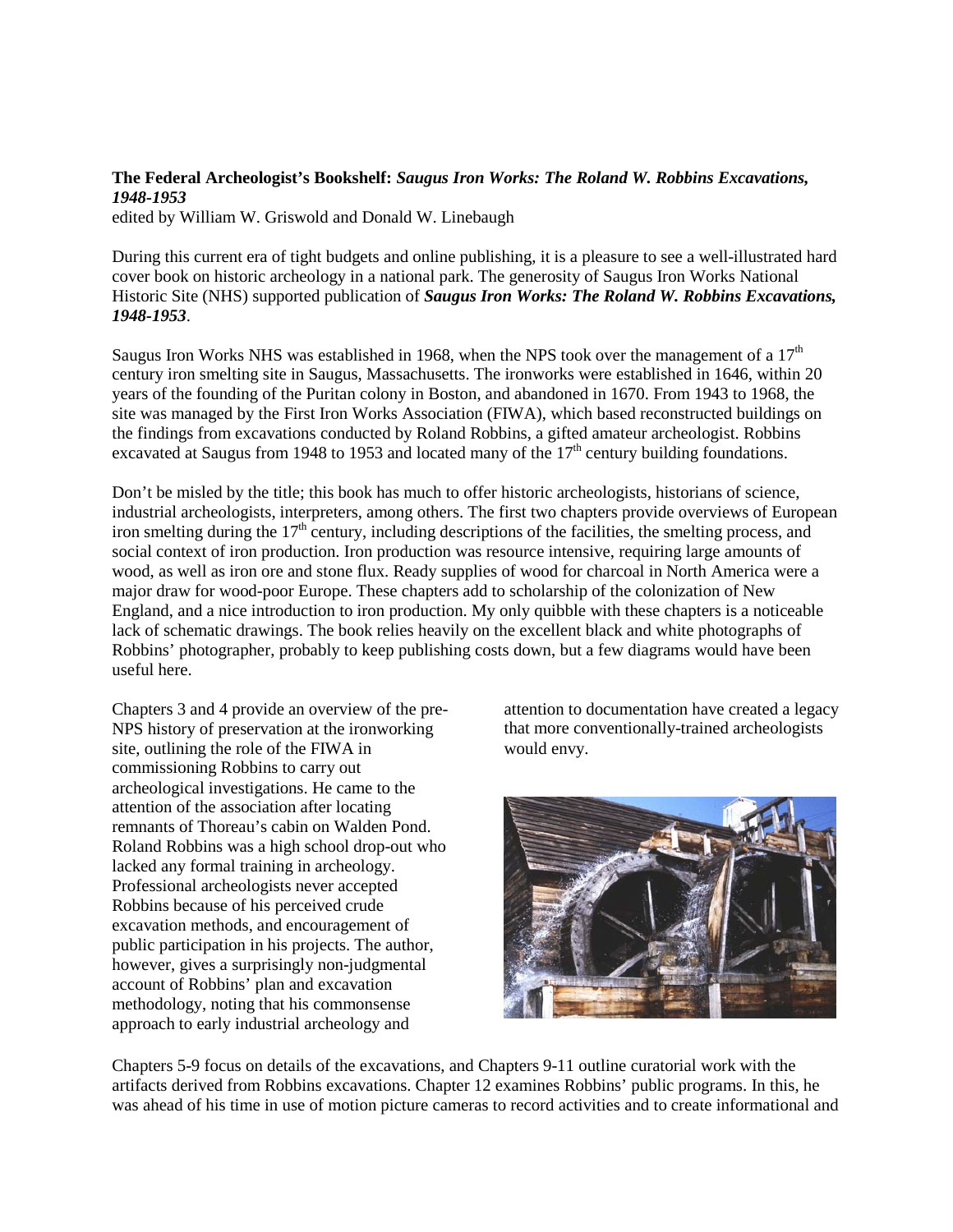promotional films about the iron works. He also engaged the local community through school programs and lecture series, encouraging volunteers to work at the excavations.

Chapters 13 and 14 examine Robbins' contributions to the interpretation of the Saugus Iron Works and to historic archeology. Relations between the NPS and Robbins deteriorated in the 1970s, but had recovered sufficiently by the 1980 museum addition dedication to allow him to attend. The development of historical and industrial archeology as an accepted academic discipline has created the context for evaluating Robbins' work and recognition of the many contributions he made to those fields and to cultural resource management.

Despite the fact that Robbins never completed a final report, his detailed documentation and field notes enabled editors Griswold and Linebaugh, and individual authors to pull together a coherent account of excavations at the Saugus Iron Works. Beyond this goal, however, *Saugus Iron Works* will be of interest to a wide range of readers. Well written, with extensive footnotes and handsome black and white photos, the volume provides thoughtful overviews and comments on topics such as the development of industrial archeology in the U.S., the organization of metallurgy, public involvement in archeology, curation of metallurgical archeological collections. The Saugus Iron Works NHS has done us a great service by supporting publication of this volume.

## **NPS Museum Database Goes Live**

The NPS Museum searchable online database provides access to thousands of images and records from NPS museum collections, including archeological collections. Online visitors can perform simple or advanced searches by keyword, park name, object name, people, places, and date. Visitors can also browse or search collection highlights and park summaries. The records found in this database will vary in the level of detail.

NPS museums collect objects specific to the mission of the individual parks and interpret those collections in their original context. The collections are site-specific, that is, they pertain to that particular NPS site. Records and images will be updated and added on a continued basis. Currently there are 44 parks with collections online representing over a million objects. We expect this number to grow considerably in 2012.

To browse, enjoy, and learn from the collections, go to [www.museum.nps.gov](http://www.museum.nps.gov/)

### **Archeology Reveals History Of Stanton House at Women's Rights NHP**

Archeologists working this year at "Grassmere," the Seneca Falls, New York, home of Elizabeth Cady Stanton, social activist and leading figure in the early women's movement, have uncovered details about the house and grounds' configuration when Stanton lived there.

Soon after the Stantons left Seneca Falls for New York City in 1862, the 2+ acre lot was divided into several parcels. Each plot was developed separately through the 1970s. By the time that the NPS reunited the parcels in the late 1990s, documentary evidence had only mentioned a driveway, flagpole, several outbuildings, some apple and cherry trees, berry bushes, and flower gardens. No maps, descriptions, photographs, or illustrations of these elements of Stanton's landscape have ever been found. Yet, the documents showed that the Stantons valued their home and landscape, which provided food, exercise, transportation, and political expression.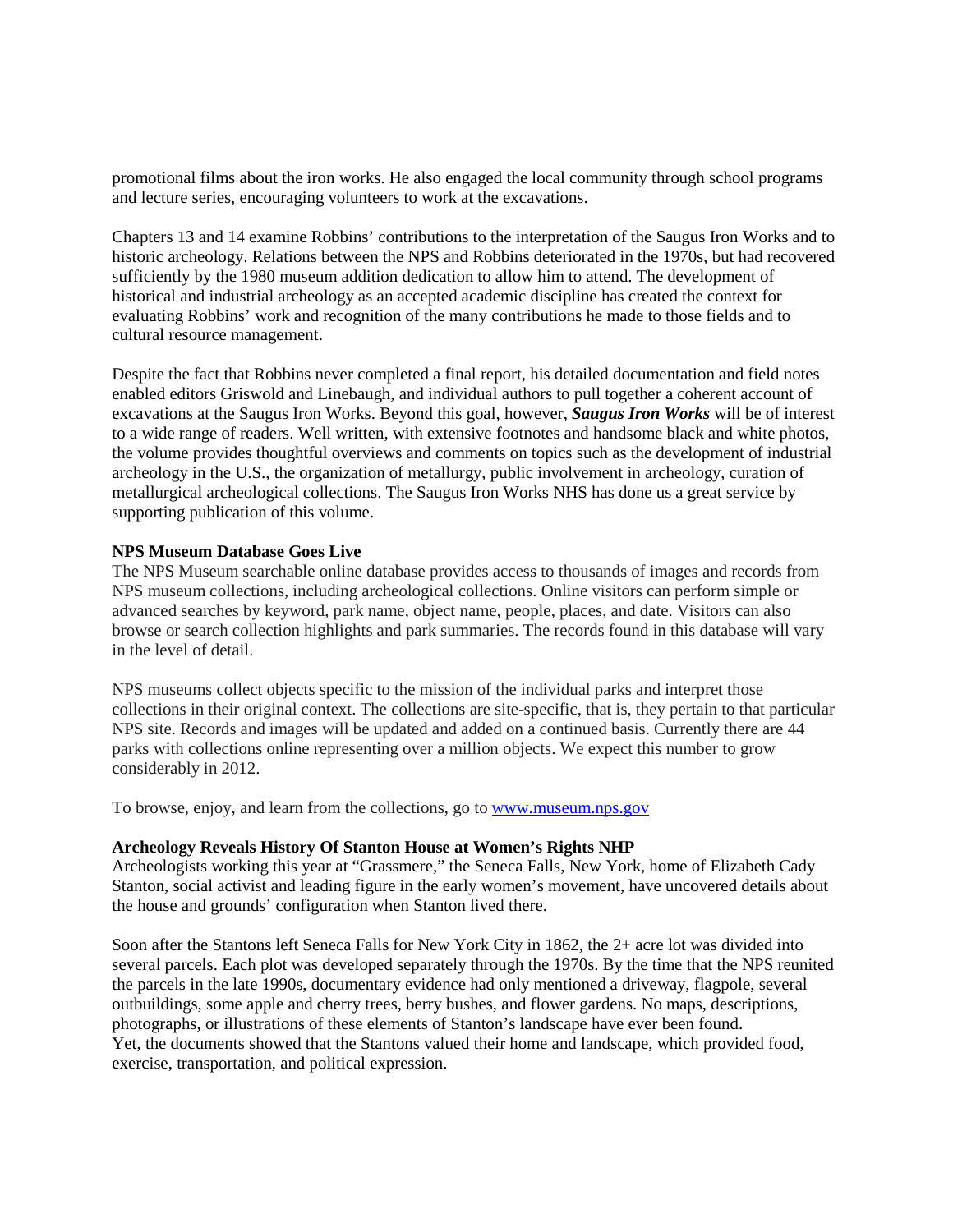

In 2011, New South Associates completed a geophysical survey of the entire Stanton lot, using ground penetrating radar, magnetometry,

and electromagnetic conductivity to map underground anomalies, and Hartgen Archeological Associates excavated specific targets to locate remnants of Grassmere's landscape. The project established that elements of the  $19<sup>th</sup>$  century landscape are intact, including the oval driveway that gave access to the front of the house from Washington Street, the foundation of the missing north wing, and a large privy. In addition, archeologists learned that the Stanton property had been extensively regraded, and was probably not the current flat expanse of lawn.

Archeologists recovered pottery, nails, and other artifacts from the period of Stanton residency. These artifacts have been cleaned, analyzed, and added to the museum collection at Women's Rights NHP. They will be used to identify the location of activities in and around the Stanton yard and to guide future archeology and treatment of the Stanton landscape.

To learn more about Women's Rights NHP, go to [http://www.nps.gov/wori/historyculture/elizabeth-cady](http://www.nps.gov/wori/historyculture/elizabeth-cady-stanton-house.htm)[stanton-house.htm](http://www.nps.gov/wori/historyculture/elizabeth-cady-stanton-house.htm)

# **Prescribed Fire Renews Traditional Practice at Pinnacles NM**

Pinnacles National Monument conducted a small prescribed fire on December 8, 2011, as part of a Joint Fire Science Program research project to learn about the traditional use of fire in central California. NPS fire management staff from the San Francisco Bay Area network completed the burn operations with cooperators from the Cal Fire San Benito-Monterey Unit, the Amah Mutsun Tribal Band, and the BLM. The burn was approximately two acres in size.

The burn was located on the east side of Pinnacles in an area rich in deer grass (*Muhlenbergia rigens*) and white root sedge (*Carex barbarae*), both highly valued by California Indian tribes. Pinnacles NM has begun research for the purpose of restoring traditional land management techniques to these plant communities. The central research questions are, "How did the use of fire and other practices by California Indians influence the vegetation of central California, and what techniques best achieve cultural goals for plant use?" The burn was ignited by a representative of the Amah Mutsun tribe.